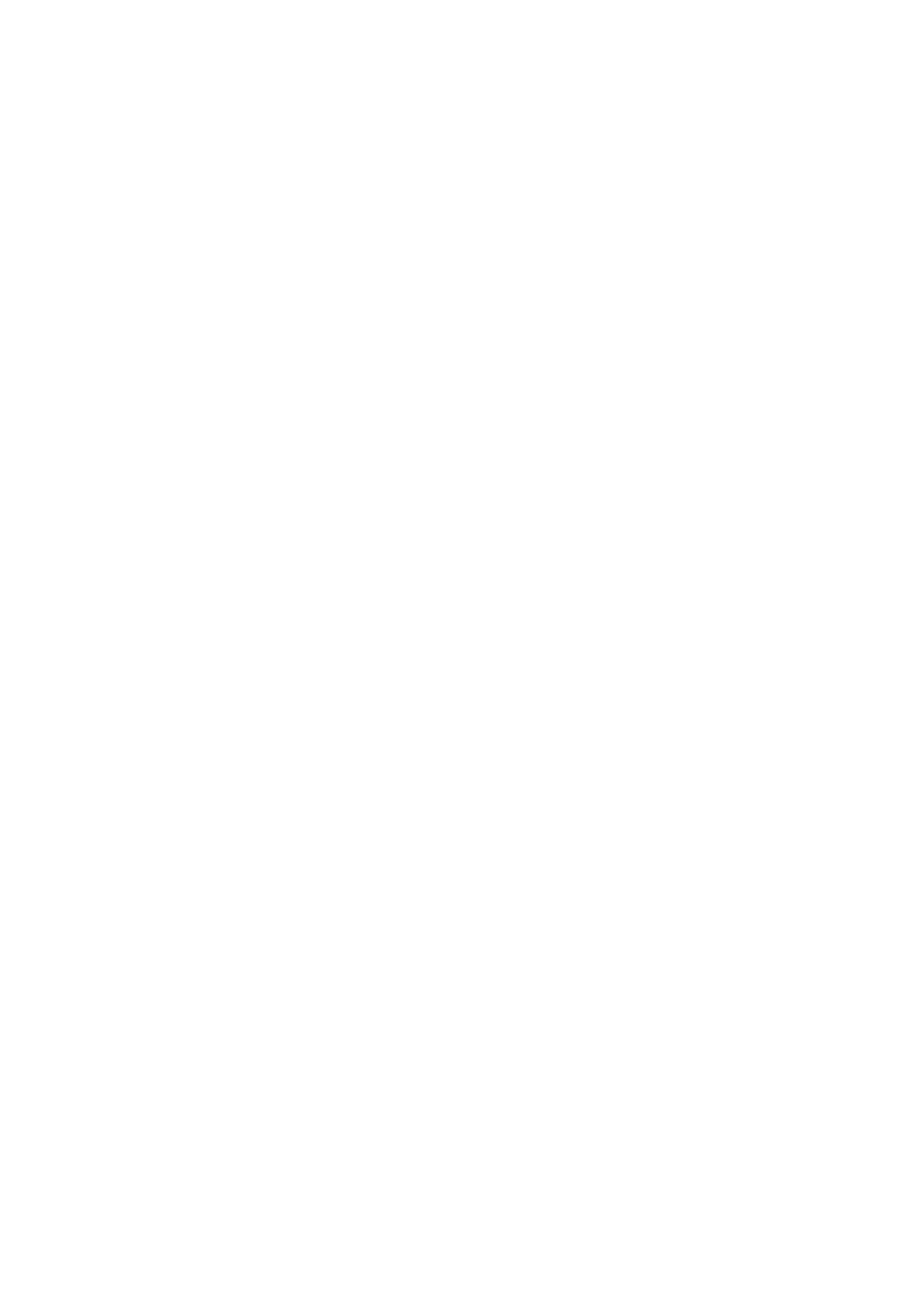The author assumes no responsibility for any errors or omissions which may appear in this document nor does it make a commitment to update the information contained herein.

Third-party brands and names are the property of their respective owners.

OCTOBER 17, 1997 Taipei, Taiwan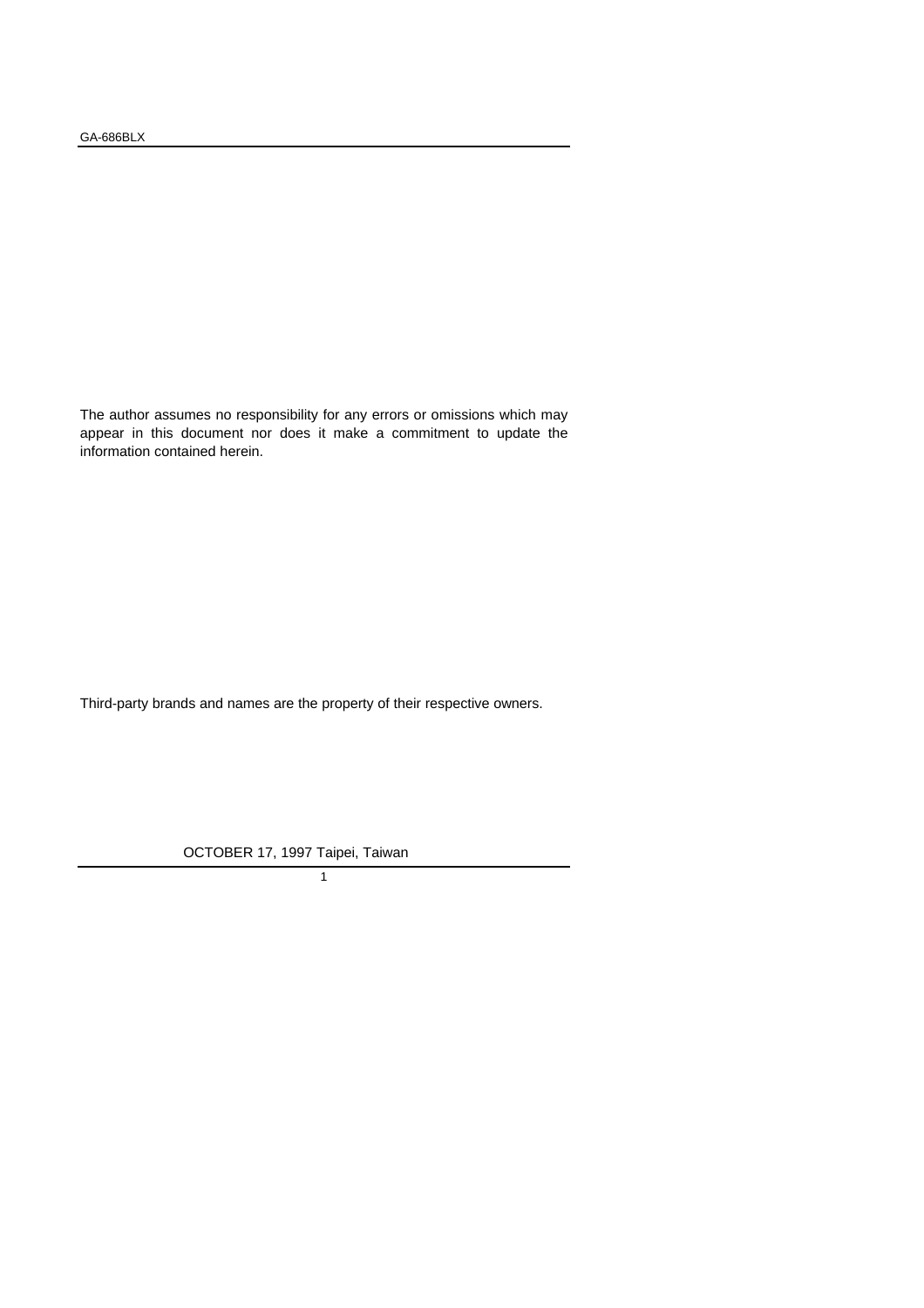#### **I. Quick Installation Guide :**

#### **CPU SPEED SETUP**

The system's speed is fixed to 66.6MHz. The user can change the DIP SWITCH **(SW)** selection to set up the CPU speed for 200 - 633MHz processor.

The CPU speed must match with the frequency RATIO. It will cause system hanging up if the frequency RATIO is higher than CPU's.

| DIP SWITCH (SW) |                |            |                | FREQ.        | EXT.CLK.   | INT.CLK.   |                                 |
|-----------------|----------------|------------|----------------|--------------|------------|------------|---------------------------------|
| 1               | $\overline{2}$ | 3          | $\overline{4}$ | <b>RATIO</b> | <b>MHz</b> | <b>MHz</b> | CPU Type                        |
| <b>OFF</b>      | ON             | <b>OFF</b> | <b>OFF</b>     | 3            | 66         | 200        | Pentium <sup>®</sup> II 200 MHz |
| ON              | ON             | <b>OFF</b> | <b>OFF</b>     | 3.5          | 66         | 233        | Pentium <sup>®</sup> II 233 MHz |
| <b>OFF</b>      | OFF            | ON         | <b>OFF</b>     | 4            | 66         | 266        | Pentium <sup>®</sup> II 266 MHz |
| ON              | <b>OFF</b>     | ON         | <b>OFF</b>     | 4.5          | 66         | 300        | Pentium <sup>®</sup> II 300 MHz |
| <b>OFF</b>      | ON             | ON         | OFF            | 5            | 66         | 333        | Pentium <sup>®</sup> II 333 MHz |
| ON              | ON             | ON         | <b>OFF</b>     | 5.5          | 66         | 366        | Pentium <sup>®</sup> II 366 MHz |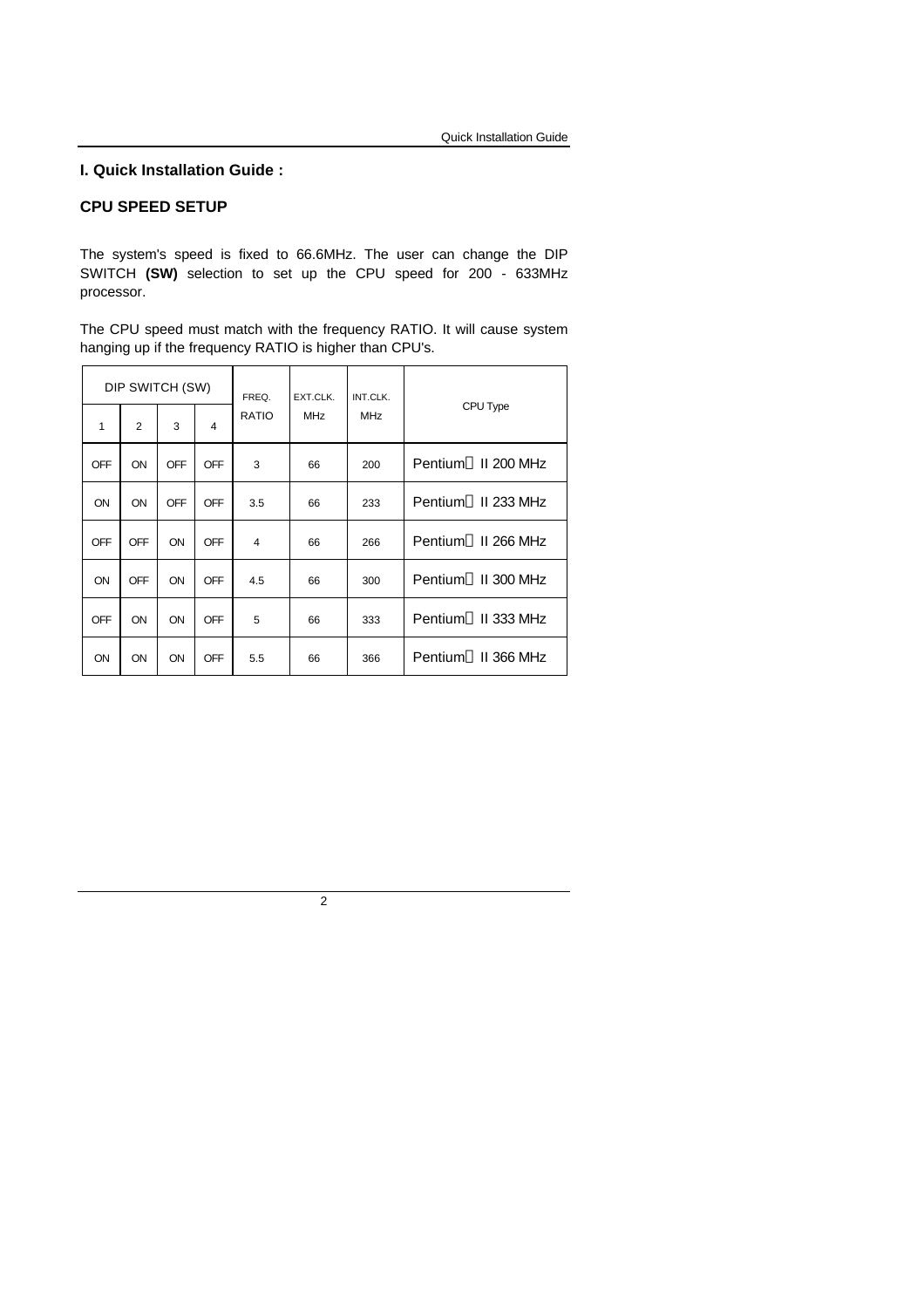### GA-686BLX

1. Pentium<sup>®</sup> II 200 MHz



2. Pentium<sup>®</sup> II 233 MHz

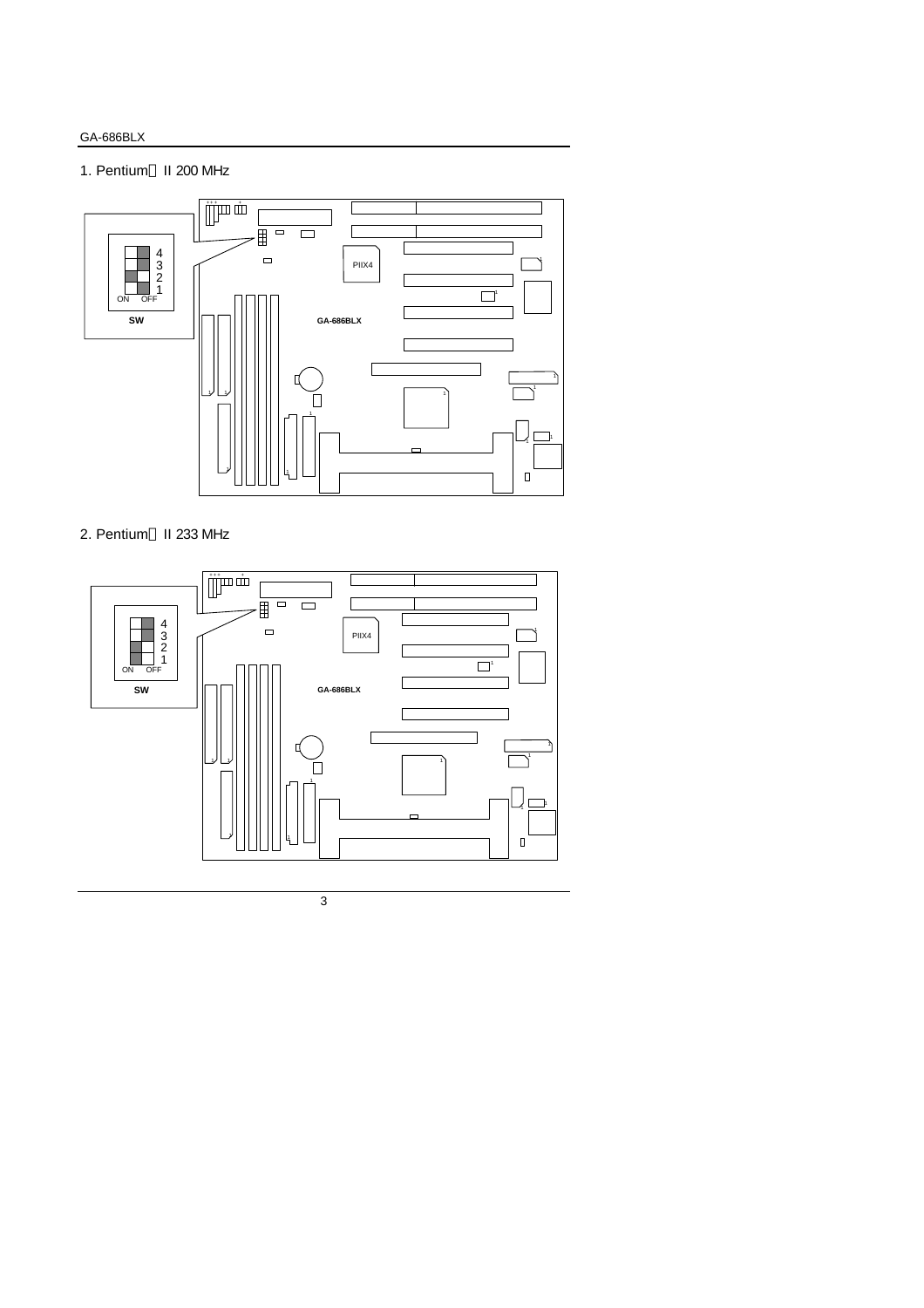3. Pentium<sup>®</sup> II 266 MHz



4. Pentium<sup>®</sup> II 300 MHz

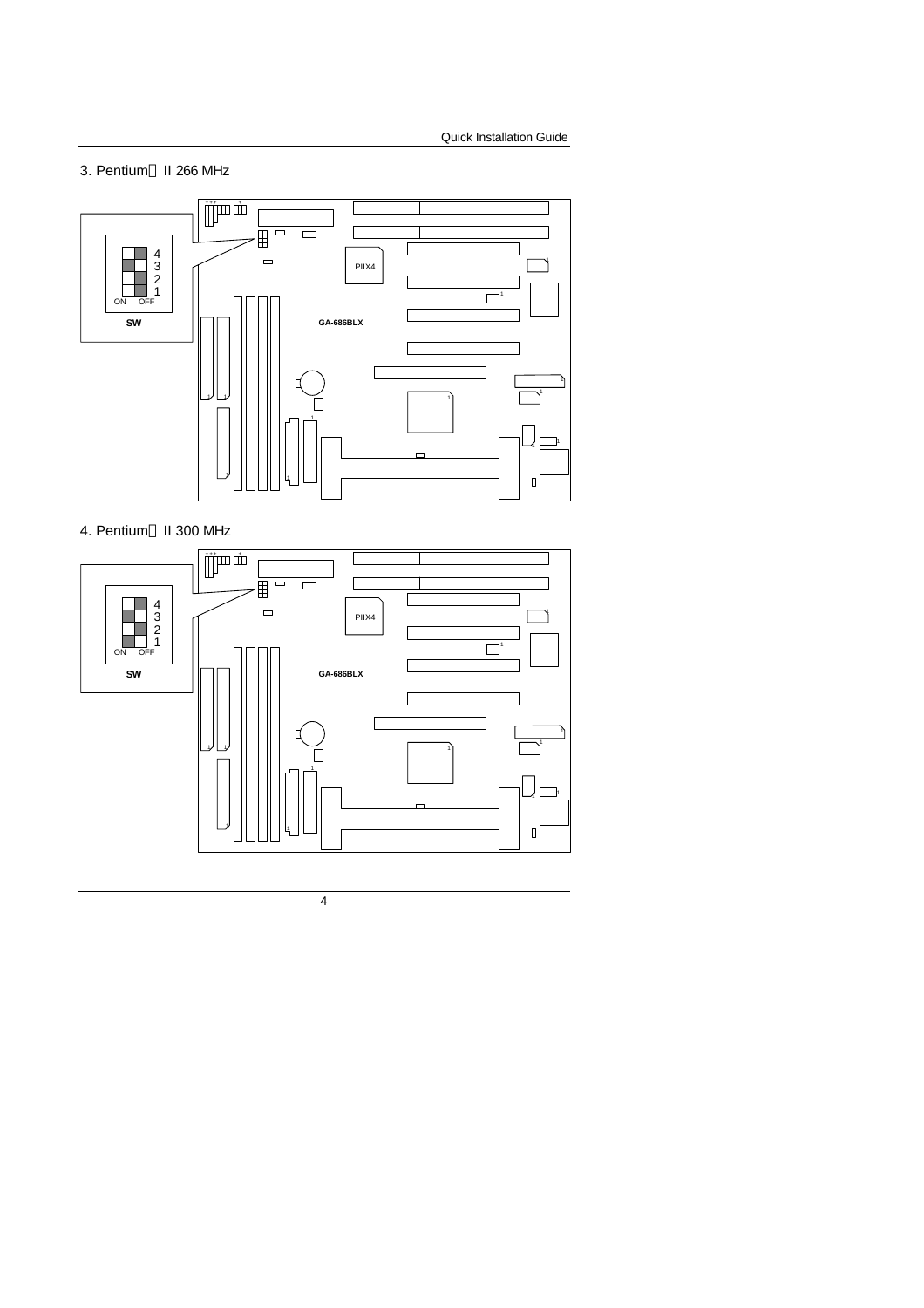### 5. Pentium<sup>®</sup> II 333 MHz



6. Pentium<sup>®</sup> II 366 MHz

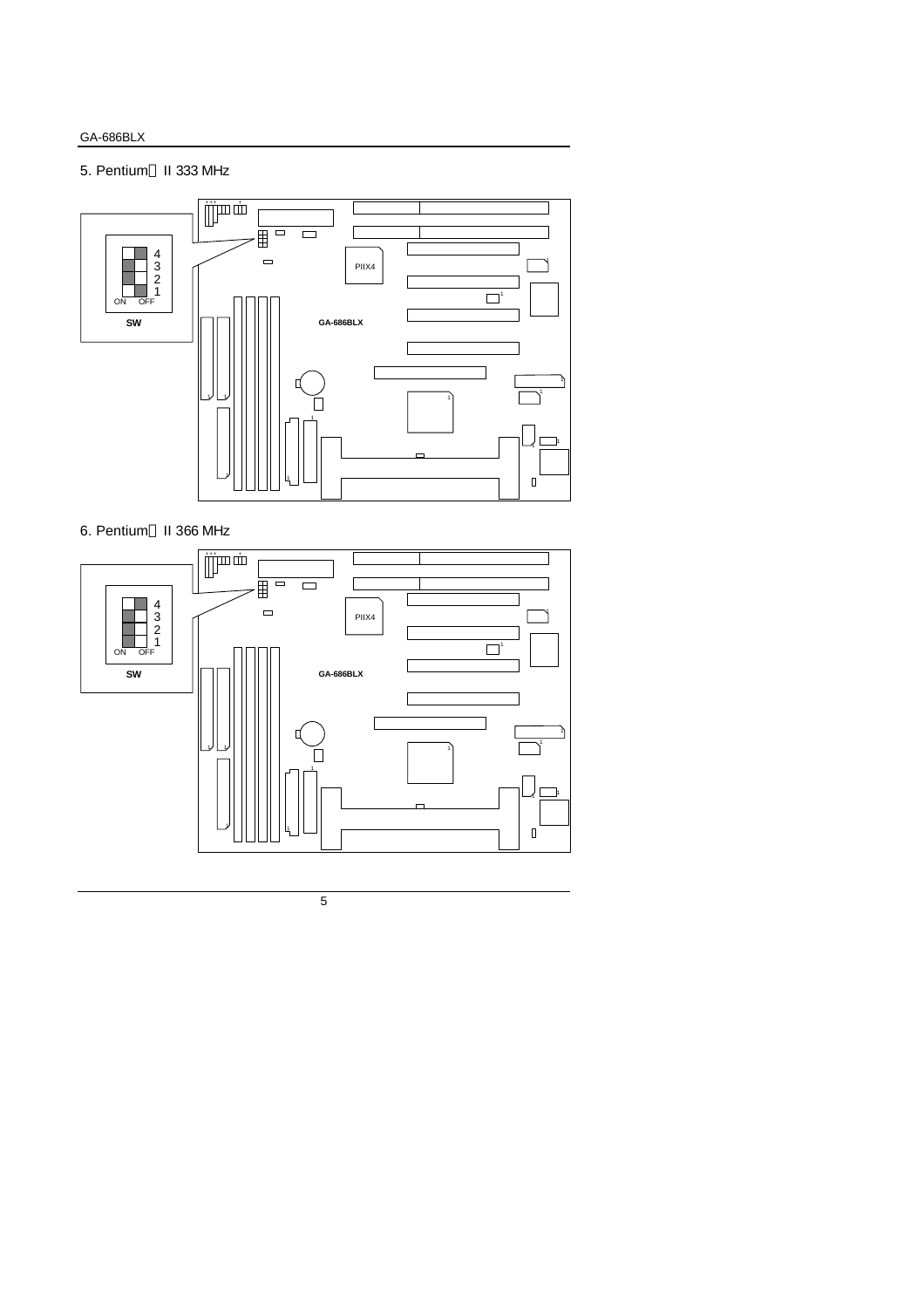#### **II. Jumper setting :**

PWR : Power LED / Key-Lock Connector



SPK : Speaker Connector

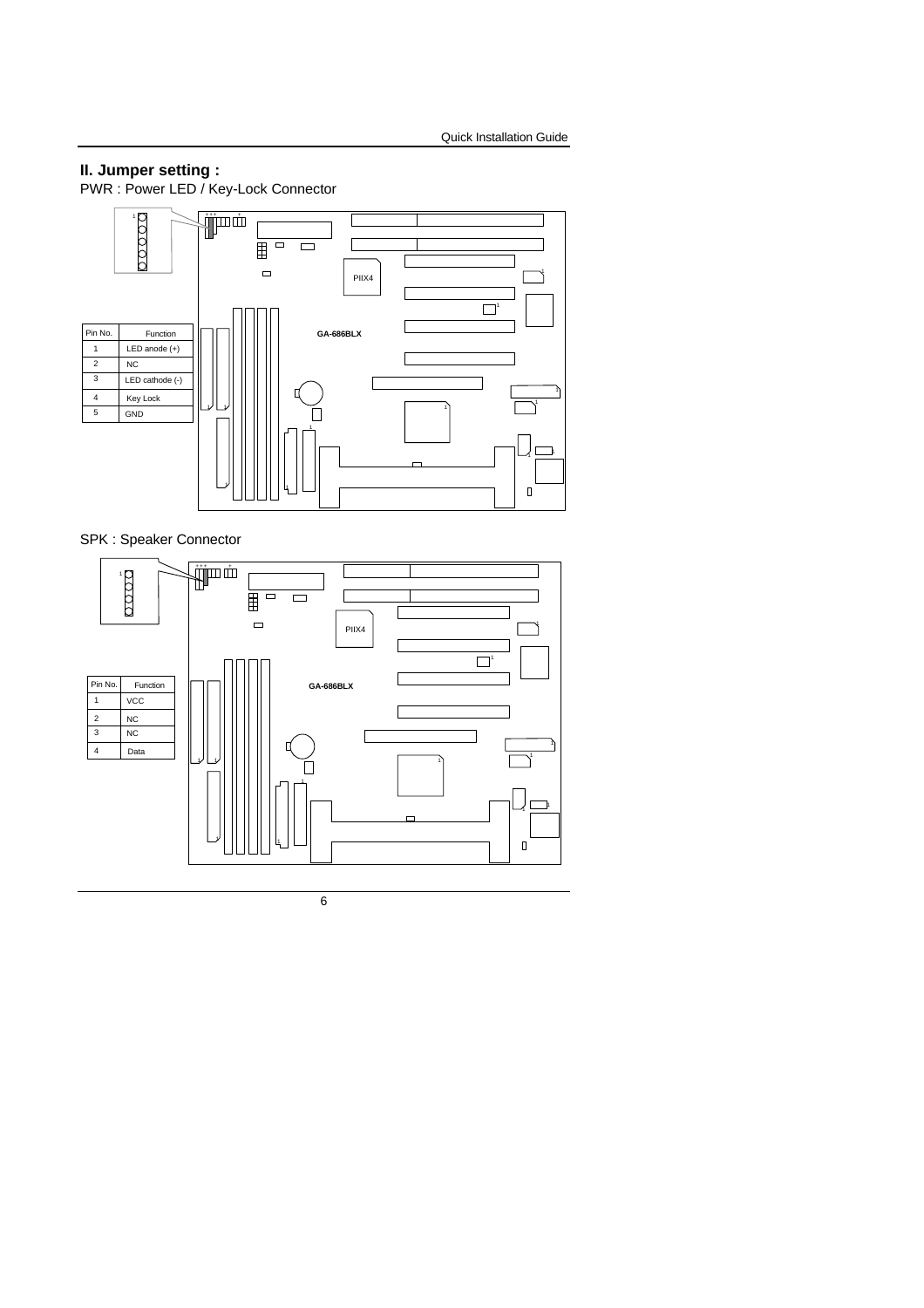### TD : Turbo LED Connector



TB : Turbo Switch Connector

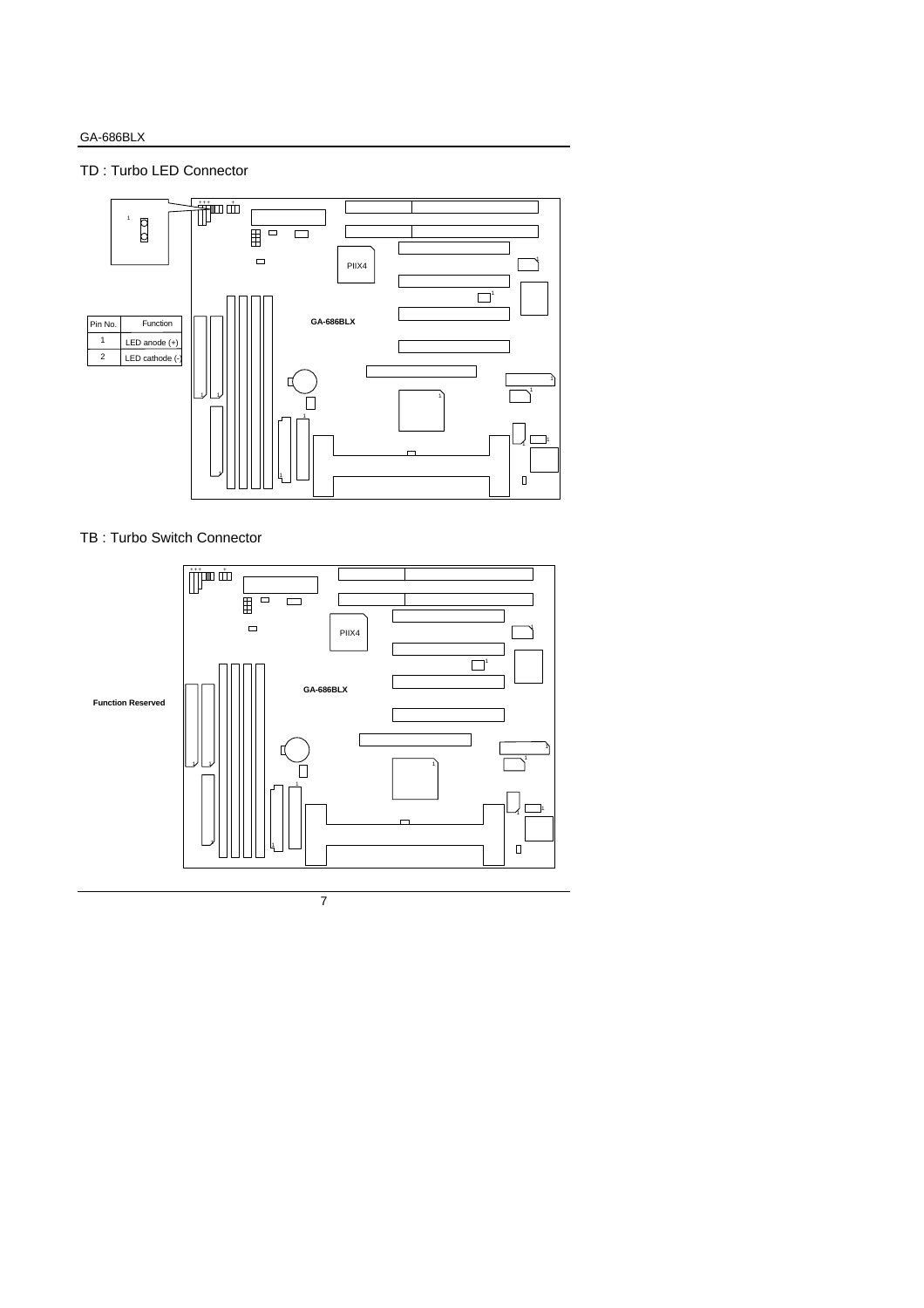### RST : Reset Switch



GN : Green Function Switch

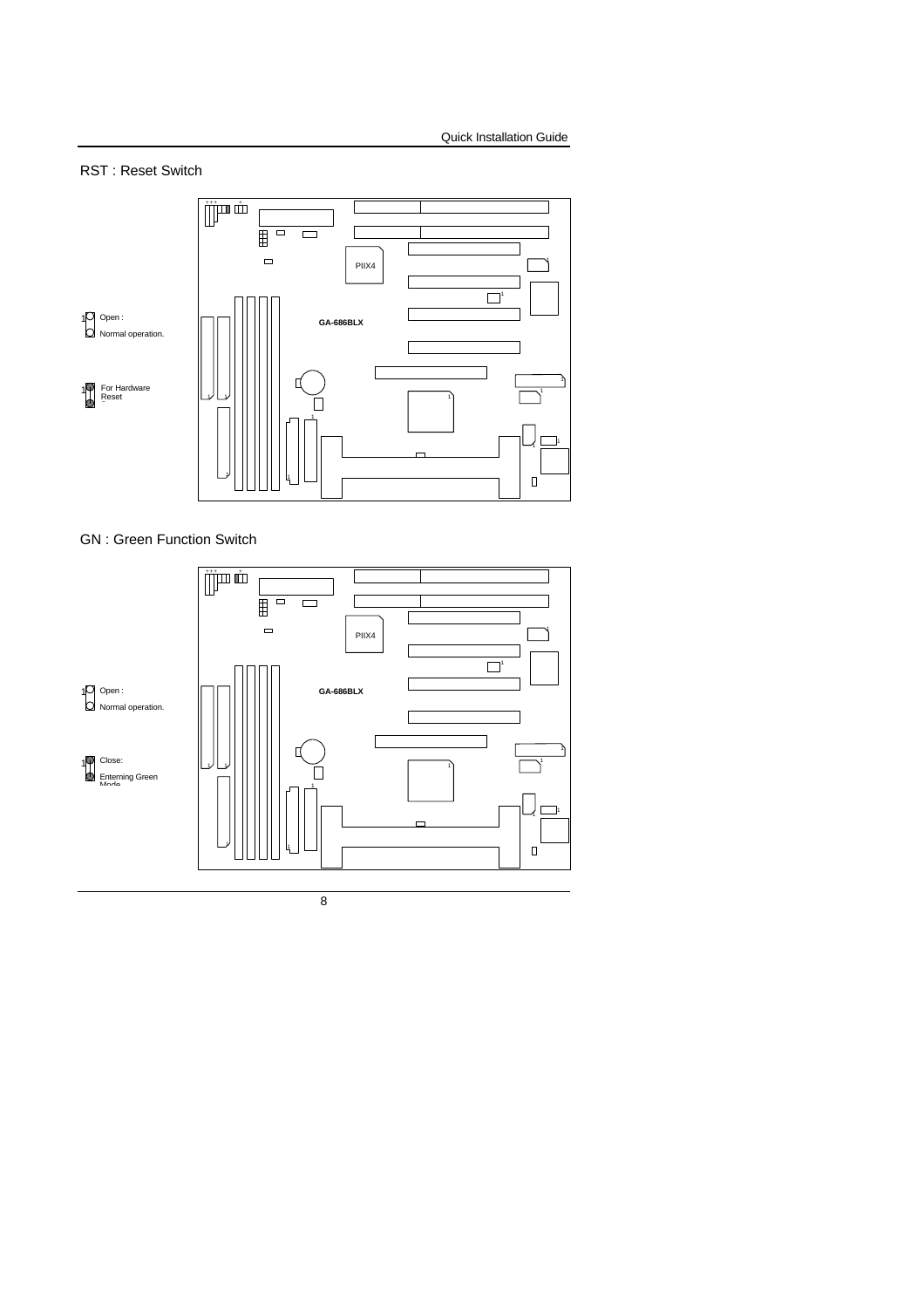HD : IDE Hard Disk Active LED



Soft PWR : Soft Power Connector

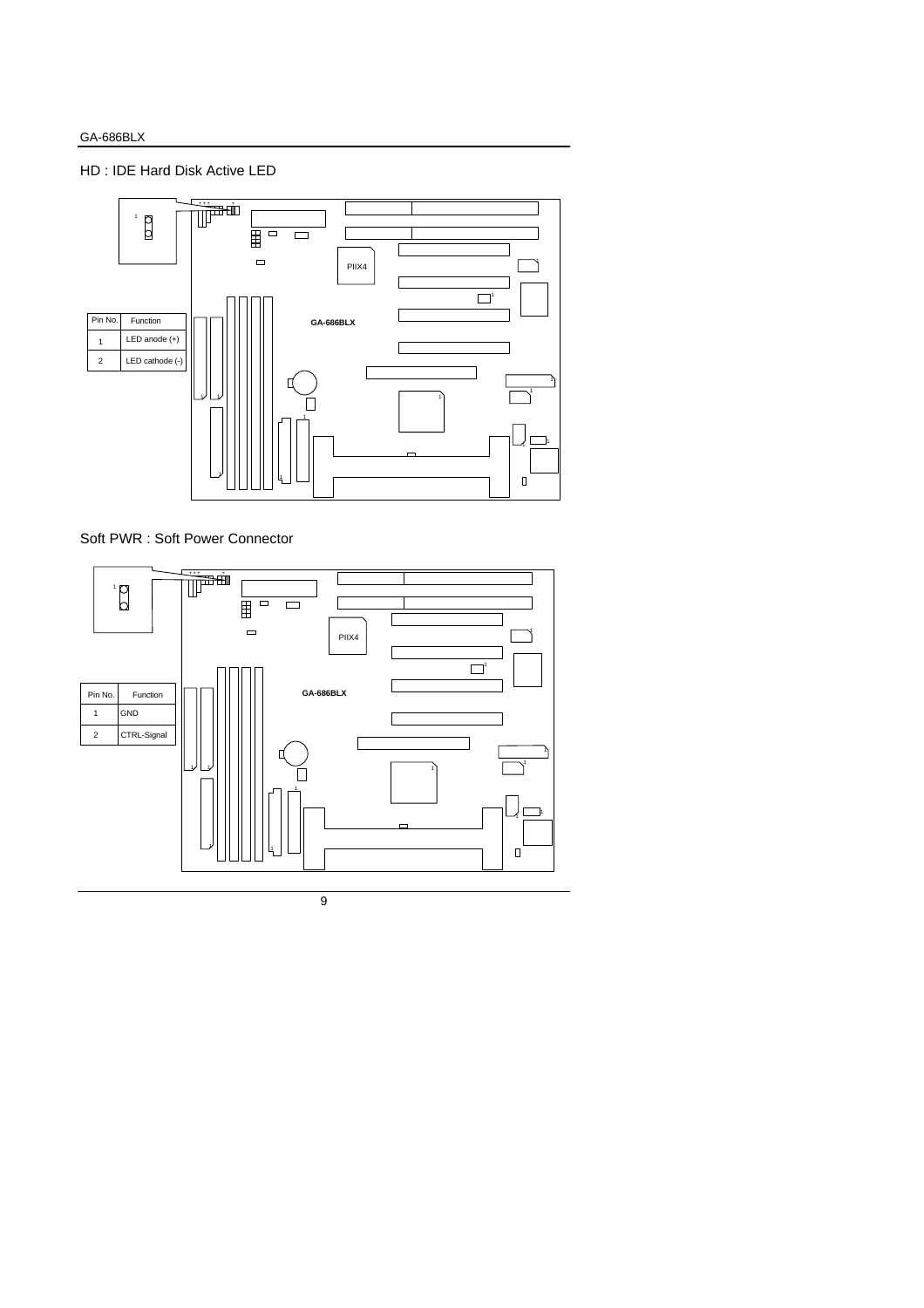POWER : Power Connector



### J3 : Keyboard Connector

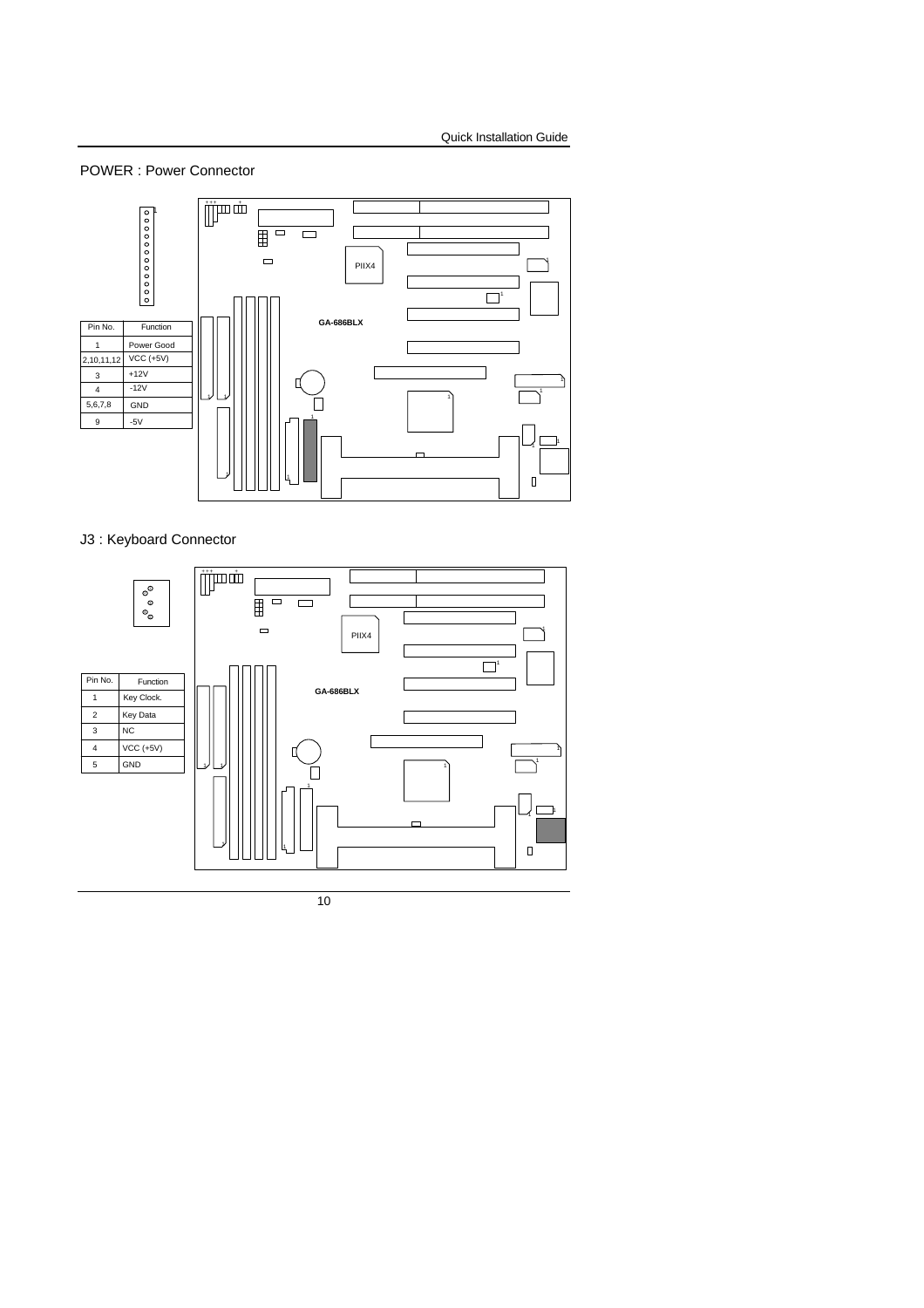J2 : CPU Cooling Fan Power Connector



IDE1: For Primary IDE port

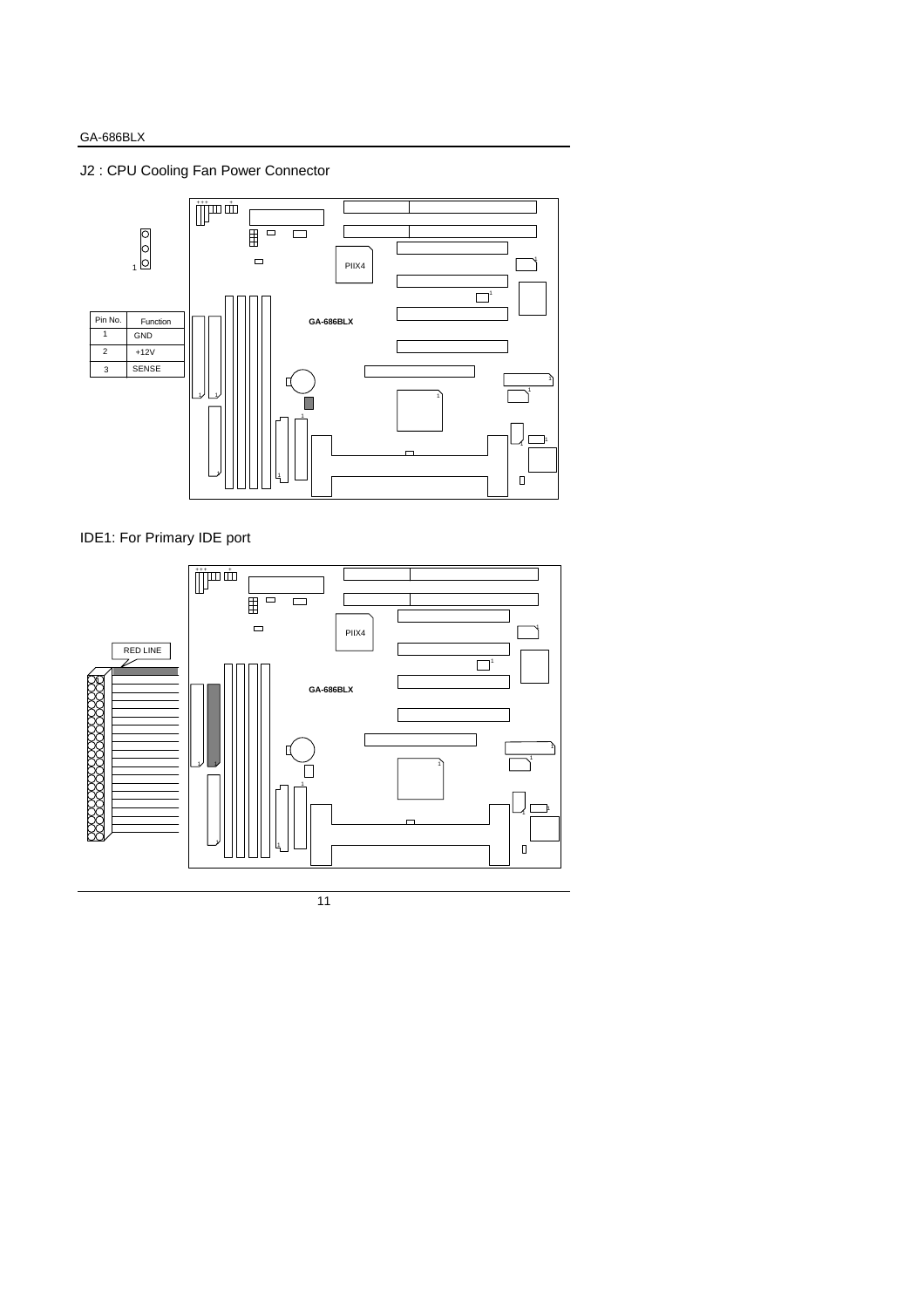IDE2: For Secondary IDE port



J5 : FLOPPY PORT

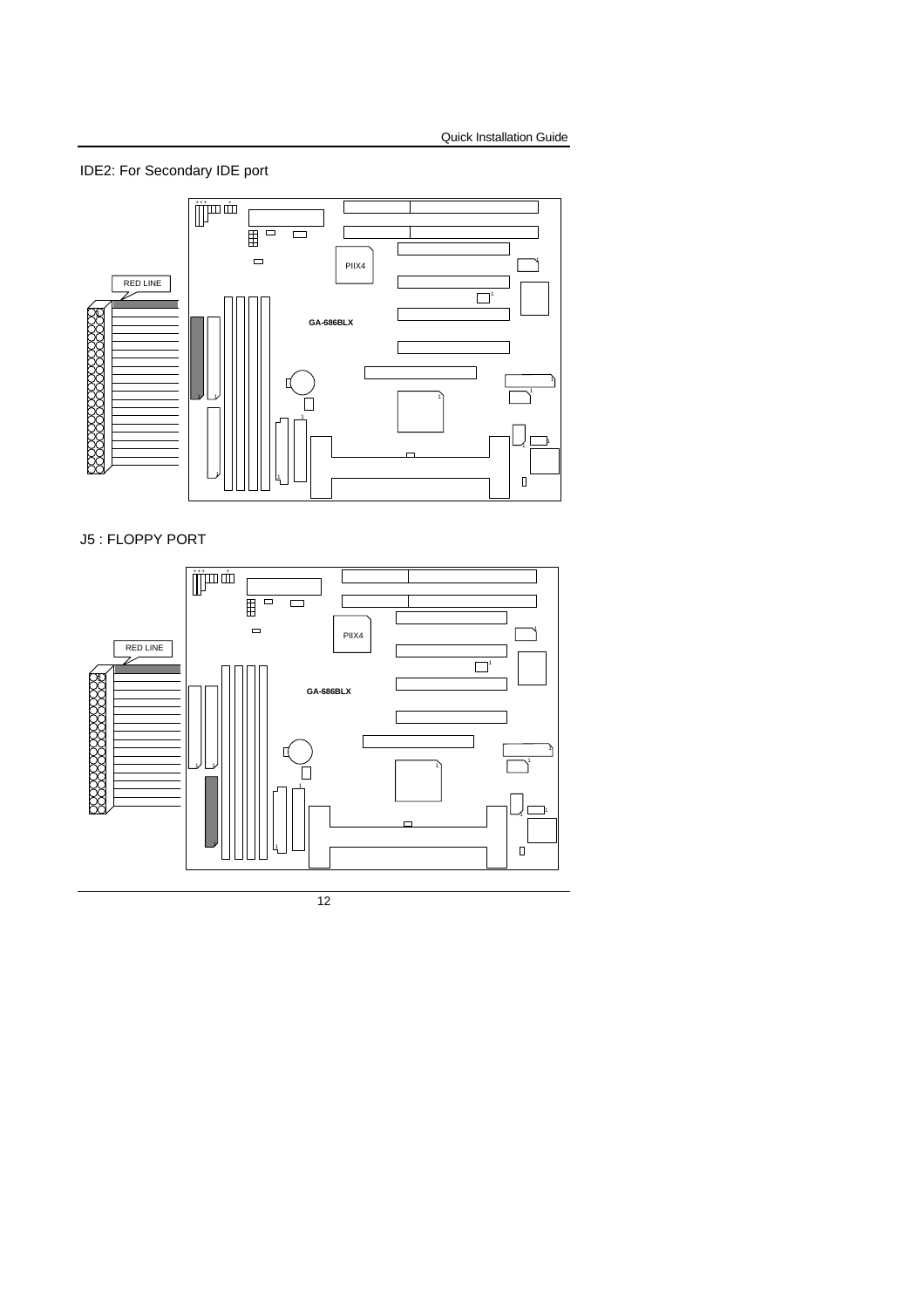### GA-686BLX

# J8 : LPT PORT



J6 : COM B

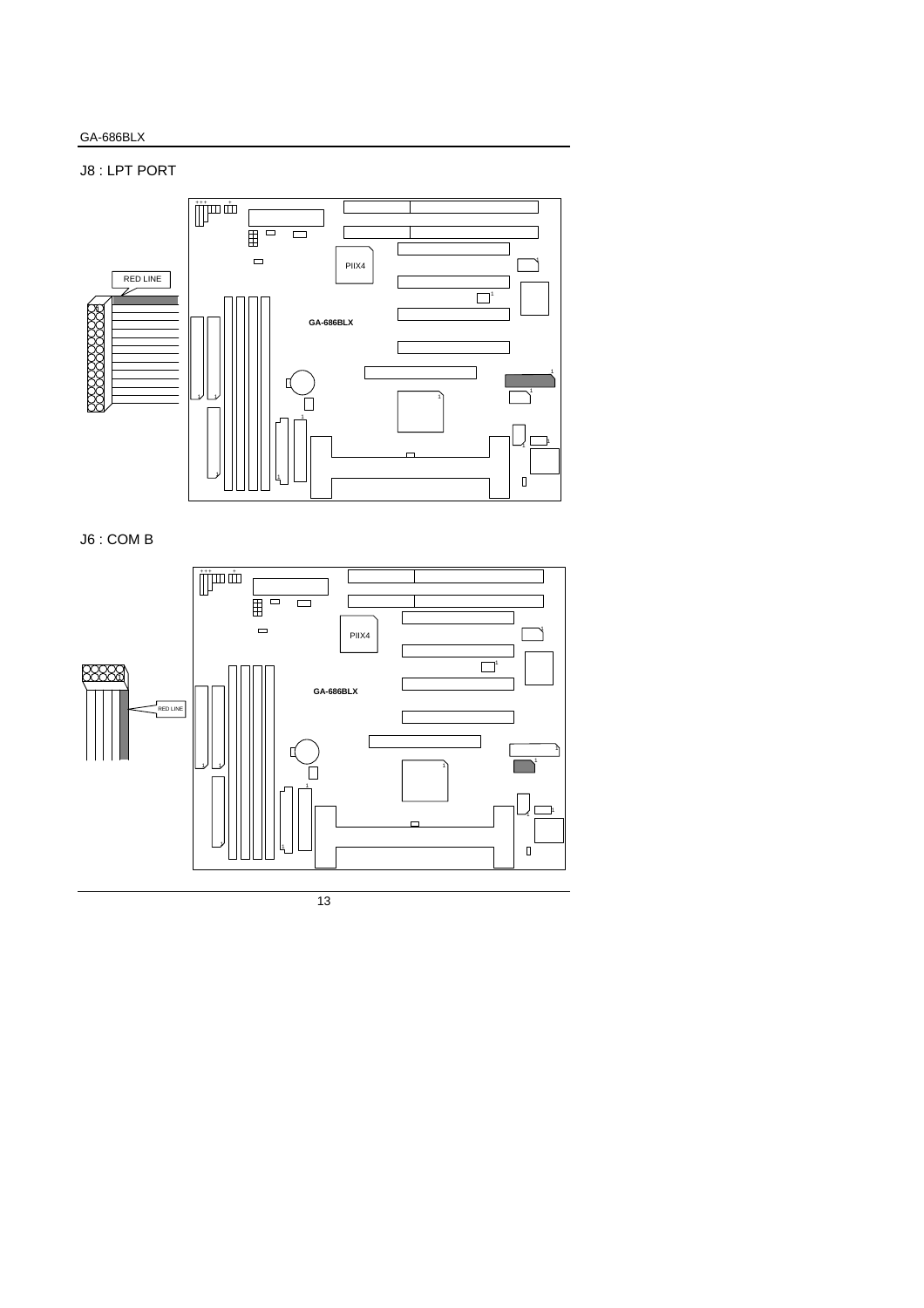

JP6 : Keyboard Power On

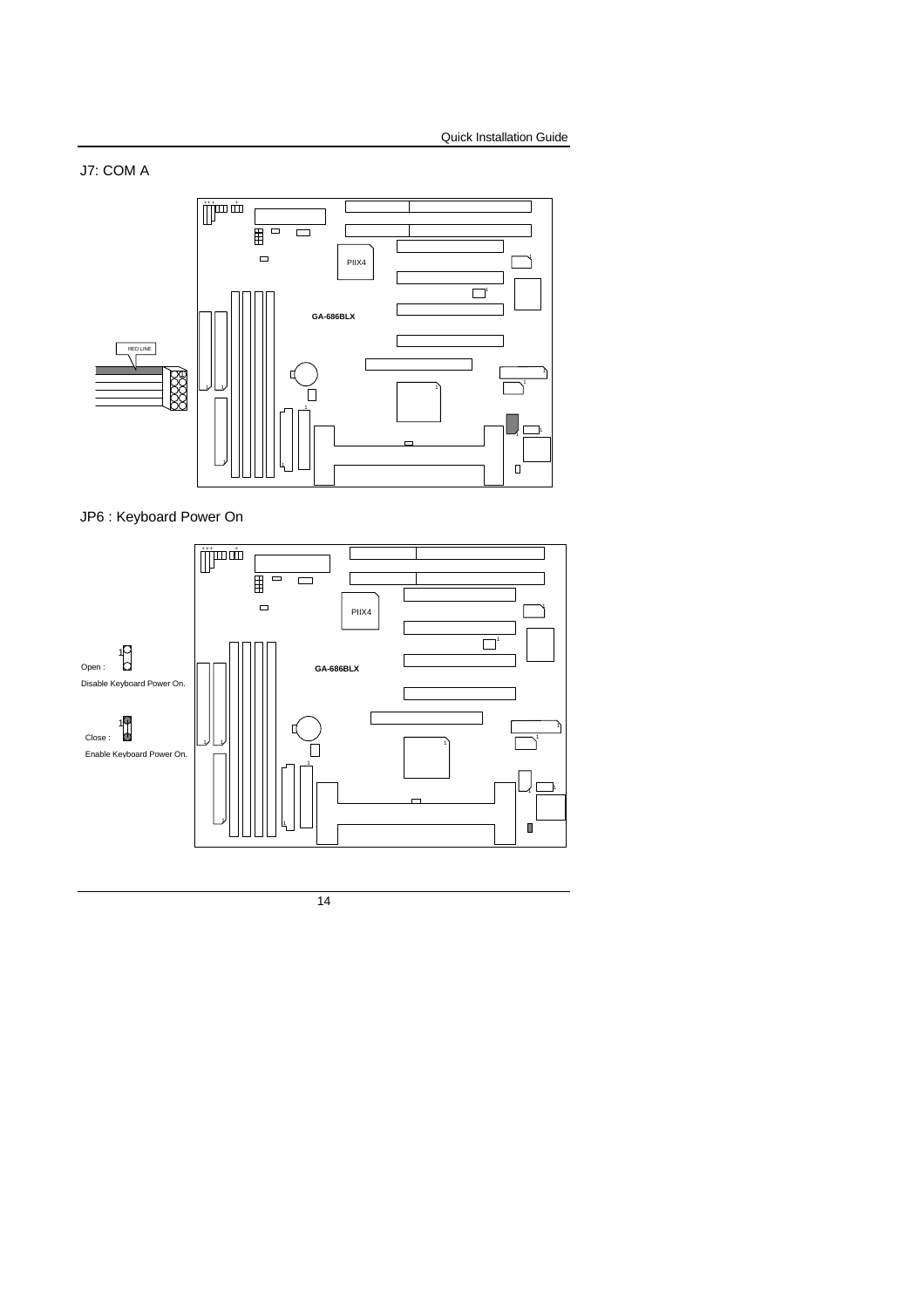#### GA-686BLX

#### POWER1: ATX POWER Connector



## J2 : PS/2 MOUSE

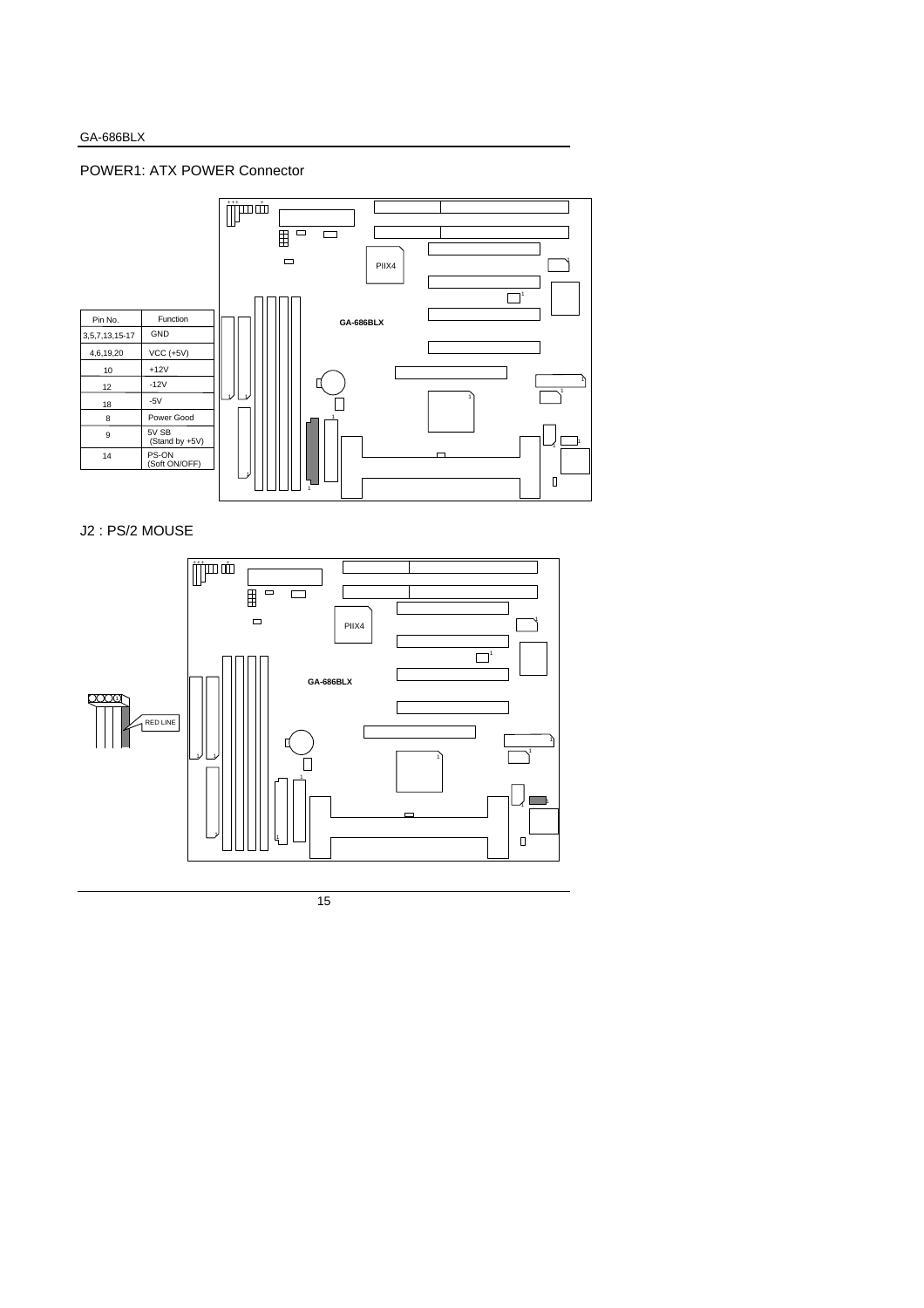# CN3: USB Port



J9: Wake on Lan

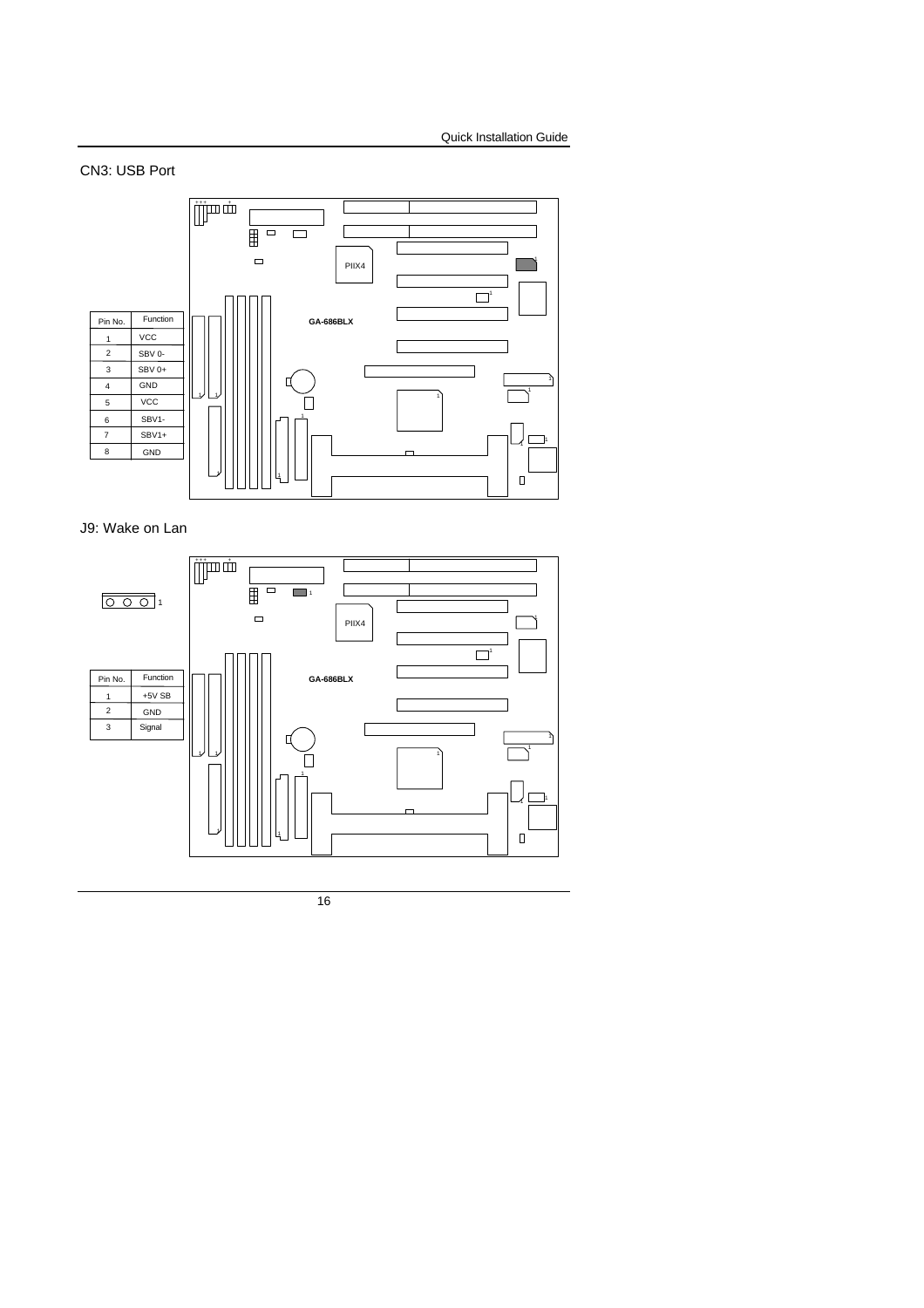### J17: ACPI LED Selection



J10: System After Ac Back